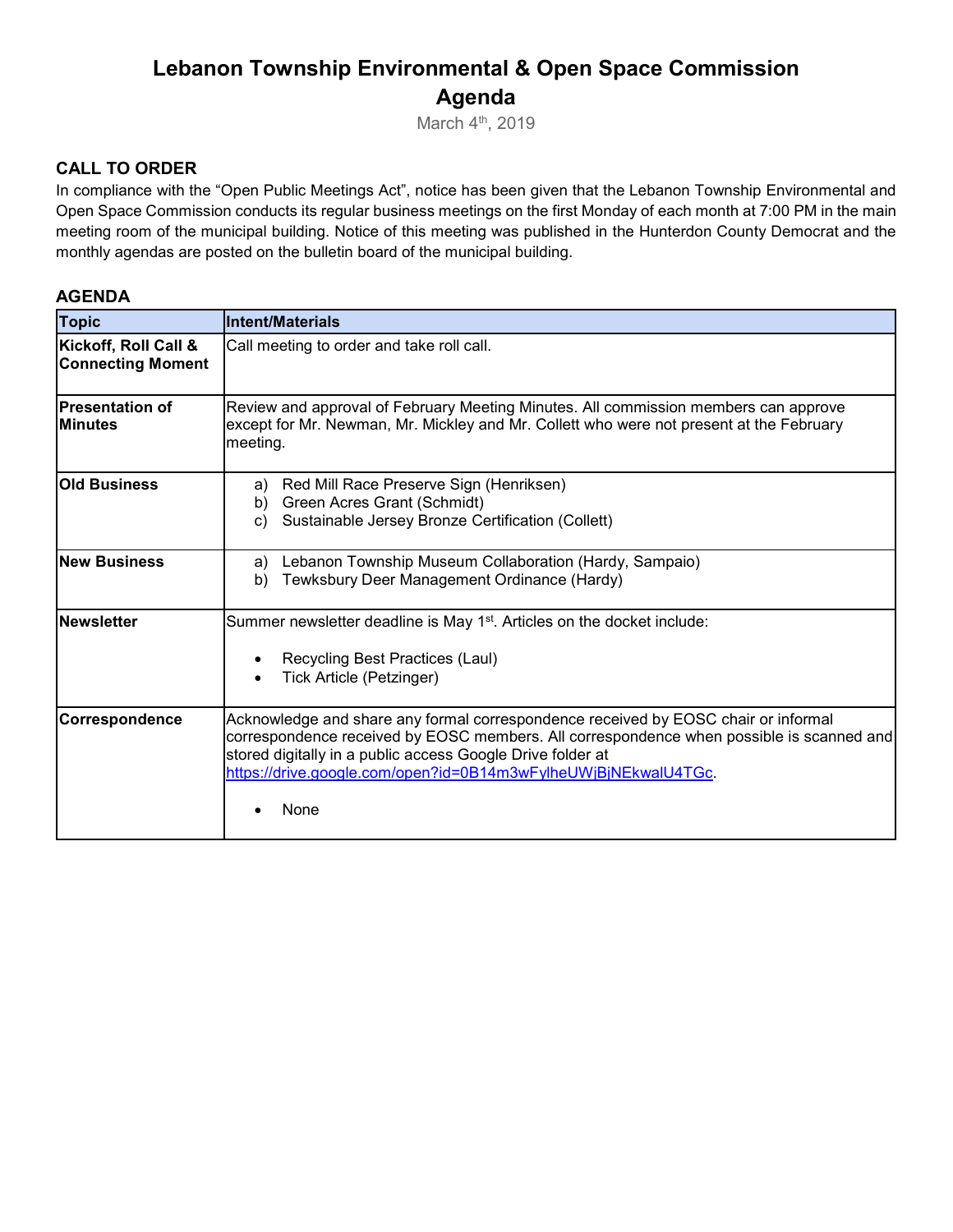# **Lebanon Township Environmental & Open Space Commission Minutes**

March 4<sup>th</sup>, 2019

## **ROLL CALL**

| <b>EOSC Member</b>   | <b>Role</b>                      | <b>Attendance</b> |
|----------------------|----------------------------------|-------------------|
| Adam Duckworth       | Chairman, Planning Board Liaison |                   |
| Sharon Petzinger     | Member                           |                   |
| Warren Newman        | Member                           |                   |
| Erik Jan Henriksen   | Member                           |                   |
| Nancy Lawler         | Member                           | <b>No</b>         |
| Sharon Hardy         | Member                           |                   |
| <b>Adam Mickley</b>  | Member                           | <b>No</b>         |
| Kathy Koch           | Alternate 1                      | <b>No</b>         |
| <b>Marty Collett</b> | Alternate 2                      |                   |

### **MEETING MINUTES**

| <b>Topic</b>                                     | Intent/Materials                                                                                                                                                                                                                                                                                                                                                                                                                                                                                                                                                                                                                                                                                                                     |
|--------------------------------------------------|--------------------------------------------------------------------------------------------------------------------------------------------------------------------------------------------------------------------------------------------------------------------------------------------------------------------------------------------------------------------------------------------------------------------------------------------------------------------------------------------------------------------------------------------------------------------------------------------------------------------------------------------------------------------------------------------------------------------------------------|
| Kickoff, Roll Call &<br><b>Connecting Moment</b> | Call meeting to order and take roll call.<br>Minutes: The meeting was called to order at 7:05PM. In addition to the EOSC members<br>mentioned above, Mayor Schmidt and Museum Curator, Gina Sampaio, were in attendance.                                                                                                                                                                                                                                                                                                                                                                                                                                                                                                             |
| <b>Presentation of</b><br><b>Minutes</b>         | Review and approval of February Meeting Minutes. All commission members can approve<br>except for Mr. Newman, Mr. Mickley and Mr. Collett who were not present at the February<br>meeting.                                                                                                                                                                                                                                                                                                                                                                                                                                                                                                                                           |
|                                                  | Minutes: Mr. Duckworth asked if there were any comments on the proposed Meeting Minutes<br>from February. There were none. A motion was made by Mr. Henriksen, seconded by Ms.<br>Petzinger and unanimously approved.                                                                                                                                                                                                                                                                                                                                                                                                                                                                                                                |
| <b>Old Business</b>                              | d) Red Mill Race Preserve Sign (Henriksen)<br>e) Green Acres Grant (Schmidt)<br>Sustainable Jersey Bronze Certification (Collett)<br>f)                                                                                                                                                                                                                                                                                                                                                                                                                                                                                                                                                                                              |
|                                                  | Minutes: Mr. Henriksen provided an update on the engraving of the mill stone to create the Red<br>Mill Race sign. He has learned that the stone surface is too uneven to allow for an acceptable<br>engraving. Mr. Newman suggested attaching a brass plaque to the mill stone. Mr. Henriksen will<br>explore this and other options.                                                                                                                                                                                                                                                                                                                                                                                                |
|                                                  | Moving on to the Green Acres Grant agenda topic, Mayor Schmidt stated it is due on March 30th.<br>We would be applying for a Planning Incentive Grant since we already have an open grant with<br>Green Acres. Ideally, as part of the application we would demonstrate that we have ongoing<br>open space preservation conversations with land owners. Mayor Schmidt noted that the<br>Highlands Council is working harder on wastewater management initiatives in our area. They are<br>encouraging us to take open lots off the market to reduce septic density. Mayor Schmidt<br>suggested the EOSC develop a motion to support the Township's application and stated that he<br>expects the Township will request about \$200K. |
|                                                  | Mr. Duckworth introduced the following motion:                                                                                                                                                                                                                                                                                                                                                                                                                                                                                                                                                                                                                                                                                       |
|                                                  | Whereas the EOSC participated in the drafting of, and supports the goals of, the<br>Township of Lebanon Open Space and Recreation Plan (OSRP) of 2018, and                                                                                                                                                                                                                                                                                                                                                                                                                                                                                                                                                                           |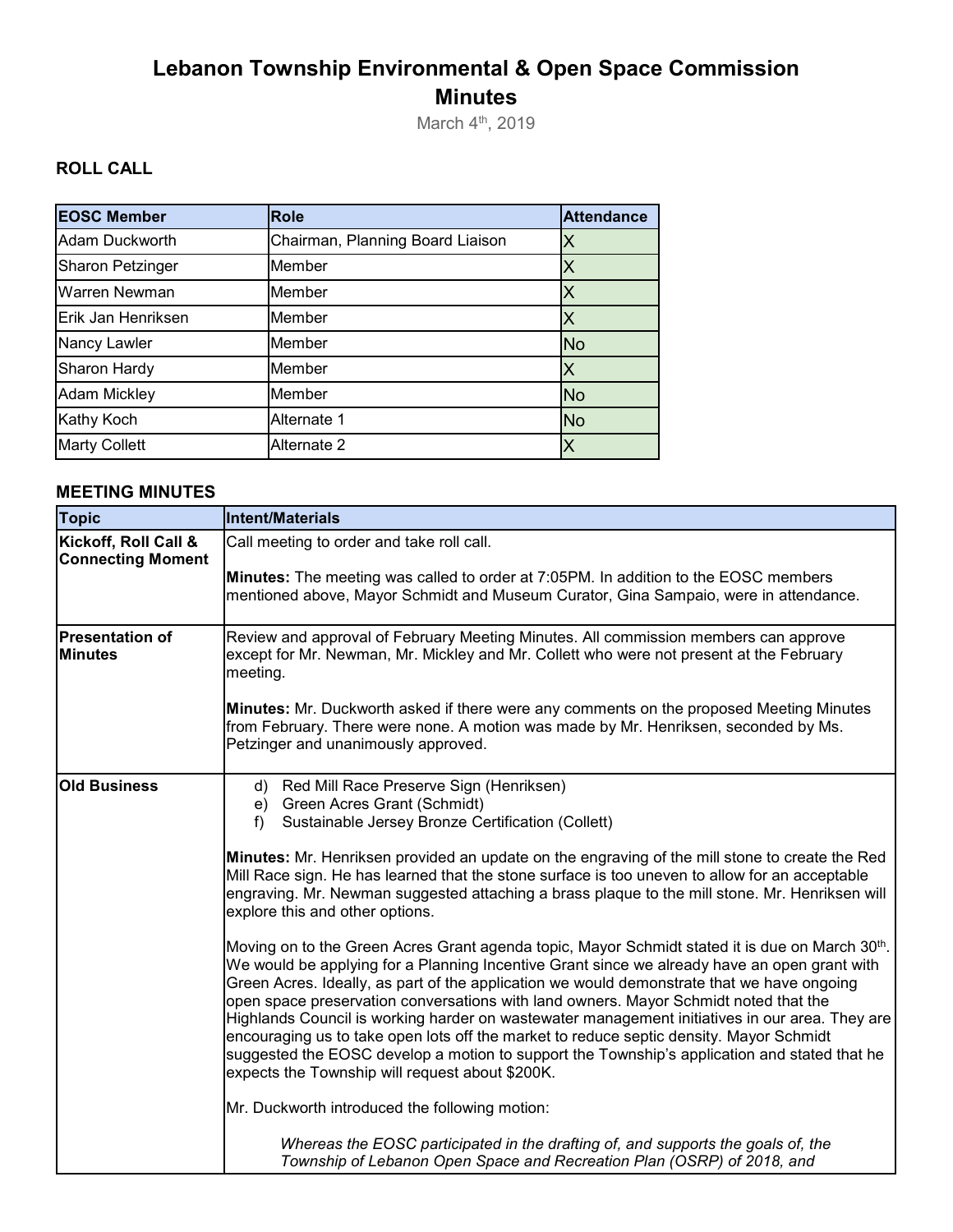| <b>Topic</b>        | <b>Intent/Materials</b>                                                                                                                                                                                                                                                                                                                                                                                                                                                                                                                                                                                                                                                                                                                                                                                                                                                                                                                                                                                                                                                                                                                                                                                   |
|---------------------|-----------------------------------------------------------------------------------------------------------------------------------------------------------------------------------------------------------------------------------------------------------------------------------------------------------------------------------------------------------------------------------------------------------------------------------------------------------------------------------------------------------------------------------------------------------------------------------------------------------------------------------------------------------------------------------------------------------------------------------------------------------------------------------------------------------------------------------------------------------------------------------------------------------------------------------------------------------------------------------------------------------------------------------------------------------------------------------------------------------------------------------------------------------------------------------------------------------|
|                     | Whereas the OSRP specifically identifies numerous parcels of land as<br>Preservation Priorities in the Township of Lebanon, and                                                                                                                                                                                                                                                                                                                                                                                                                                                                                                                                                                                                                                                                                                                                                                                                                                                                                                                                                                                                                                                                           |
|                     | Whereas the criteria for the Preservation Priorities include passive recreation<br>benefits, both on the target properties and for connectivity between existing<br>preserved lands, as well as preservation of wildlife habitat, drinking water<br>resources, and scenic vistas, and                                                                                                                                                                                                                                                                                                                                                                                                                                                                                                                                                                                                                                                                                                                                                                                                                                                                                                                     |
|                     | Whereas the NJDEP has encouraged Lebanon Township to increase its land<br>preservation activities as part of its Waste Water Management planning, and                                                                                                                                                                                                                                                                                                                                                                                                                                                                                                                                                                                                                                                                                                                                                                                                                                                                                                                                                                                                                                                     |
|                     | Whereas the Township of Lebanon has ongoing dialogue with potentially<br>interested sellers of properties identified as Preservation Priorities.                                                                                                                                                                                                                                                                                                                                                                                                                                                                                                                                                                                                                                                                                                                                                                                                                                                                                                                                                                                                                                                          |
|                     | The Lebanon Township Environmental & Open Space Commission (EOSC)<br>makes a motion to endorse the Township of Lebanon 2019 application for<br>funding of its Green Acres Planning Incentive Grant.                                                                                                                                                                                                                                                                                                                                                                                                                                                                                                                                                                                                                                                                                                                                                                                                                                                                                                                                                                                                       |
|                     | Mr. Duckworth asked if there were any comments. There were none and the team acknowledged<br>their support for the grant application. Mr. Newman made the motion, Mr. Collett seconded, and<br>it was unanimously approved, with Ms. Petzinger abstaining.                                                                                                                                                                                                                                                                                                                                                                                                                                                                                                                                                                                                                                                                                                                                                                                                                                                                                                                                                |
|                     | Mr. Duckworth asked if Mayor Schmidt would need any other support for the application. Mayor<br>Schmidt stated he would be reaching out over the course of the next couple of weeks.                                                                                                                                                                                                                                                                                                                                                                                                                                                                                                                                                                                                                                                                                                                                                                                                                                                                                                                                                                                                                      |
|                     | Moving on to the topic of Sustainable Jersey (SJ), Mr. Collett stated that he used the tools on the<br>SJ website to identify actions that would be applicable and easiest for our Township to complete.<br>He said that it will be very difficult to complete the work in time for this year's submission<br>deadline and suspects we would not be able to achieve certification until 2020. He suggested we<br>should carefully consider if it is worthwhile for us to pursue the certification. Is it worth it for us<br>and does it really mean we would be applicable for additional grant money? Mr. Duckworth<br>suggested that we should at least pursue bronze certification to give us some experience with<br>the framework and then decide if we want to pursue further. Mr. Collett reminded the team that<br>actions do expire and it is more than a one-time effort. Mr. Duckworth then suggested that the<br>team evaluate the few critical actions for bronze certification and renewal requirements to<br>determine that amount of effort and then decide on whether or not to pursue the certification. Mr.<br>Collett and Mr. Duckworth will meet to review the actions more closely. |
| <b>New Business</b> | Lebanon Township Museum Collaboration (Hardy, Sampaio)<br>C)<br>Tewksbury Deer Management Ordinance (Hardy)<br>d)                                                                                                                                                                                                                                                                                                                                                                                                                                                                                                                                                                                                                                                                                                                                                                                                                                                                                                                                                                                                                                                                                         |
|                     | Minutes: Mr. Duckworth moved the team on to new business, handing the floor to Ms. Sampaio.<br>Ms. Sampaio introduced herself as the head curator of the Township Museum and introduced<br>the Assistance Curator, Bill Honachefsky, who was not present at the meeting. She stated that<br>she and Mr. Honachefsky were interested in collaborations with the EOSC, either to make the<br>museum greener or use the museum as a venue to facilitate environmental activities.                                                                                                                                                                                                                                                                                                                                                                                                                                                                                                                                                                                                                                                                                                                            |
|                     | Ms. Sampaio had spoken to Ms. Hardy about partnering with the EOSC on a potential event for<br>Mother's Day, linking to "Mother Earth". She shared an idea for children to create a bee habitat<br>out of bamboo that could be used as a present for their mothers, but also noted she was open to<br>other ideas. She stated she was connecting with the Environmental Club at the high school to<br>participate, as well. She suggested a date of May 11 <sup>th</sup> . Mr. Collett, Mr. Duckworth and Ms. Hardy<br>all expressed an interesting in partnering for this event and agreed to follow up with Ms. Sampaio<br>after the meeting.                                                                                                                                                                                                                                                                                                                                                                                                                                                                                                                                                           |
|                     | Mr. Duckworth thanked Ms. Sampaio and handed the floor to Ms. Hardy to discuss the<br>Tewskbury Deer Management ordinance. Ms. Hardy stated she came across an ordinance<br>recently approved by Tewksbury Township regarding a deer hunting program and she felt it was<br>very well written and that it could serve as a model ordinance for our Township. Mr. Duckworth                                                                                                                                                                                                                                                                                                                                                                                                                                                                                                                                                                                                                                                                                                                                                                                                                                |